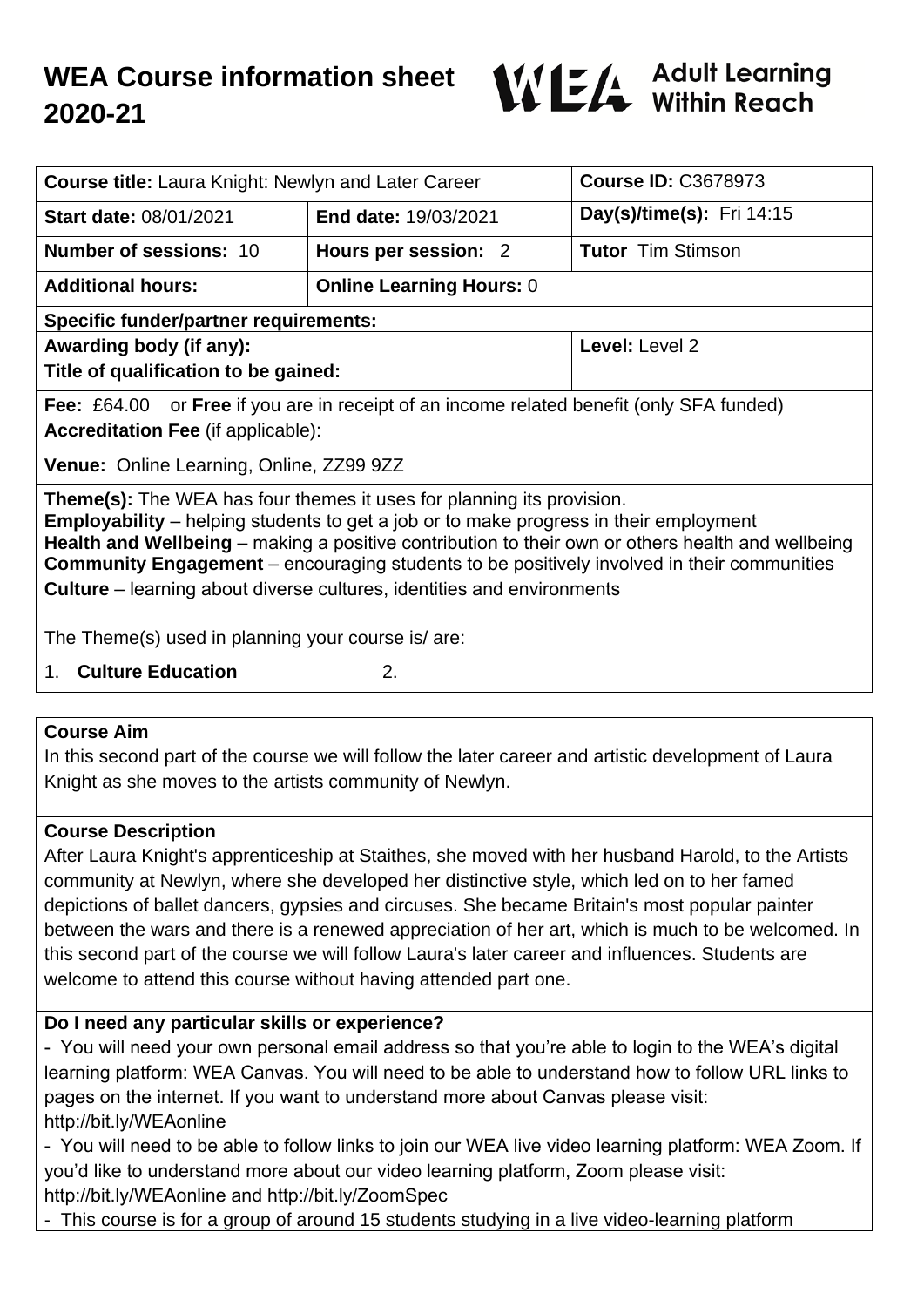conference and an online digital learning environment platform from the comfort of your own home. - This is a live lecture delivered by a subject specialist in an online webinar video learning platform. You will need to be able to access the internet on a device with speakers or earphones. There will be opportunities to take part in discussions and chats. If you'd like to know how to use Zoom please visit: http://bit.ly/ZoomSpec

- No skills or experience needed
- This course is for beginners
- This course is for improvers
- This course is suitable for beginners and improvers

#### **What will I achieve?**

#### **By the end of the course I will be able to:**

- 1. recognise the later stages of Laura Knight's career
- 2. appreciate Laura's engagement with remarkable communities and her lively depiction of their lives
- 3. understand Laura's contribution to British painting, then and now

### **What teaching methods will be used and will there be work outside of the class?**

- The WEA's digital learning platform, Canvas will be used to provide resources or to support lessons, enable assessment, provide learner feedback and for other activities for individuals away from the course. If you want to understand more about our digital learning platform please visit: http://bit.ly/WEAonline

- The WEA tutor will use a range of different teaching and learning methods and encourage you and the group to be actively involved in your learning

### **What kind of feedback can I expect from the tutor?**

- You will be able to keep a record of your progress and achievement using photos, audio, text or documents uploaded into the WEA's digital learning platform, WEA Canvas.

- Your tutor will provide written, text and audio feedback recorded in WEA Canvas, WEA's digital learning platform.

- You will be able to keep a digital portfolio of your work on WEA's digital learning platform, Canvas.
- A range of informal activities will be used by the tutor to see what you are learning which may include quizzes, question and answer, small projects and discussion
- You will have opportunities to discuss your progress with your tutor

### **What else do I need to know? Is there anything I need to bring?**

- What you need: You will need an internet connection, speakers, a microphone and a webcam so that you can use our video learning platform, Zoom. If you'd like to understand more Zoom please visit: http://bit.ly/ZoomSpec

- You will also need access to the internet outside of your sessions. You could do this using a smart phone, tablet, laptop or a desktop computer (at home or through a library etc.).

- You will need a personal email address to join the WEA's digital learning platform, Canvas so that you can receive resources, record your progress and achievement and to work with others and share ideas. If you want to understand more about our digital learning platform please visit: http://bit.ly/WEAonline